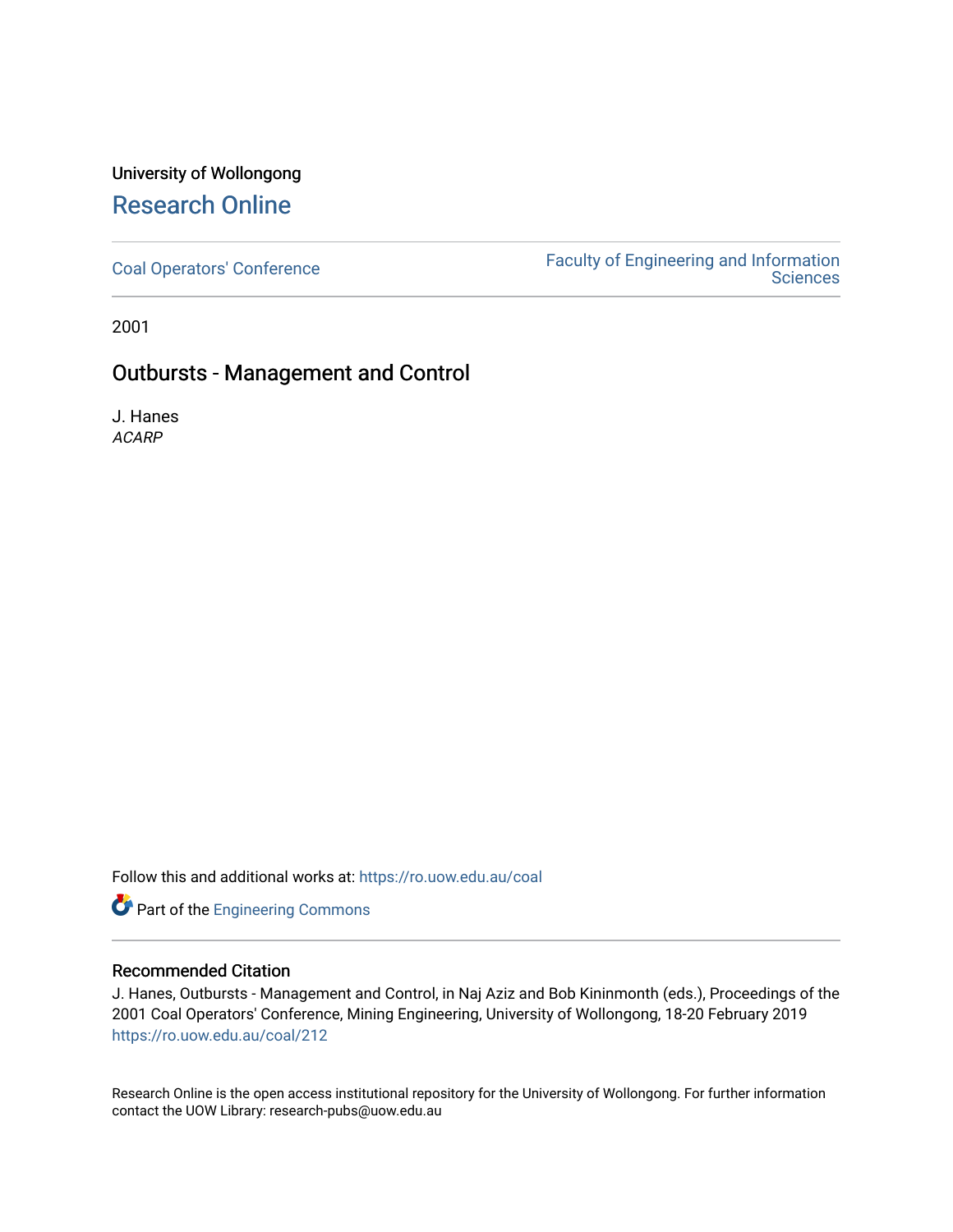# **OUTBURSTS MANAGEMENT AND CONTROL**

**BY JOHN HANES**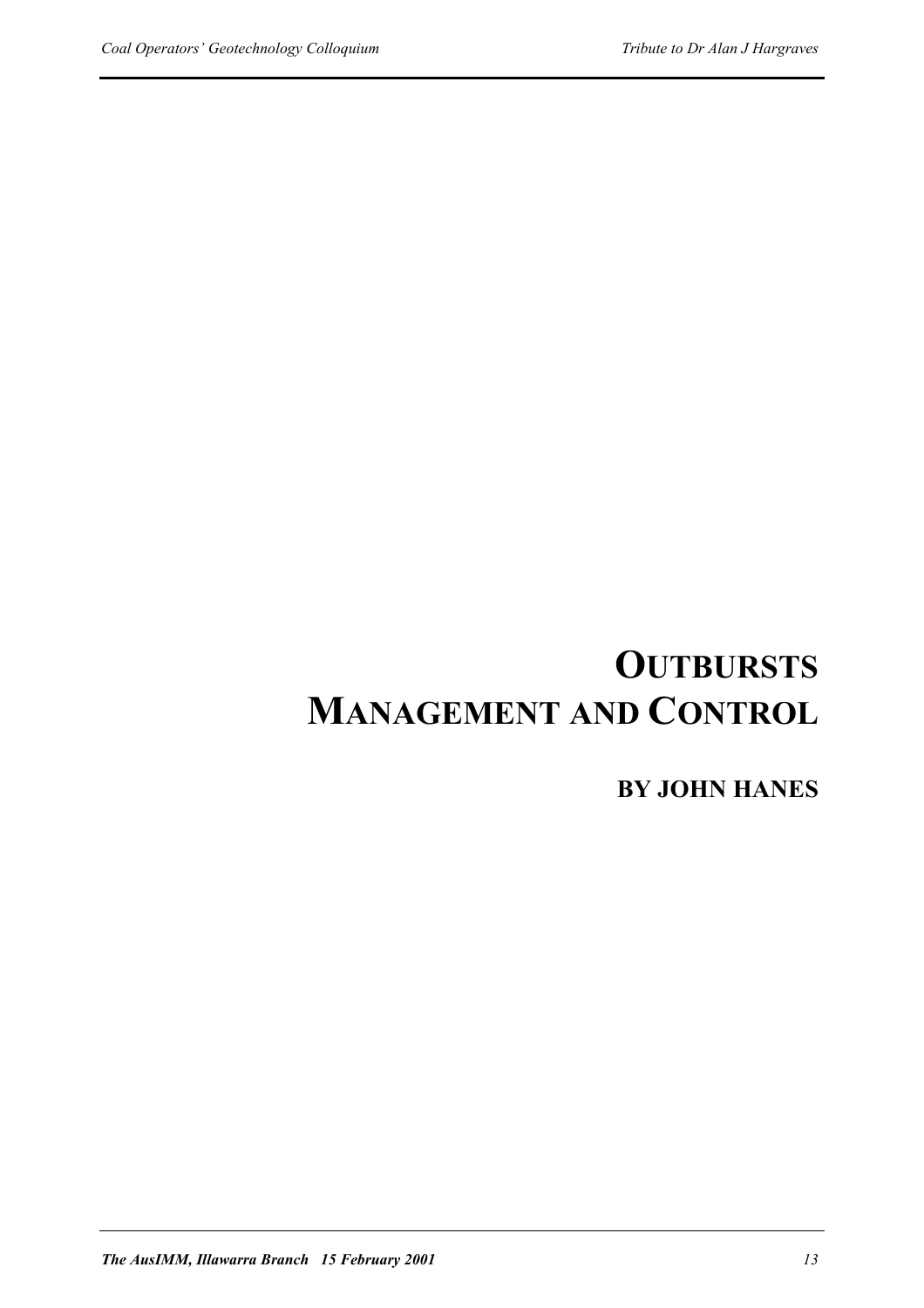## **OUTBURSTS – MANAGEMENT AND CONTROL**

#### **John Hanes**

Co-ordinator of ACARP In-Seam Drainage and Gas Research

ABSTRACT: This paper summarises some of the development of the understanding and management of outbursts in Australia, reviews the current situation and provides some thoughts on necessary research and development. It cannot be and is not comprehensive. Outbursts are better understood, prevented or controlled than they were 20 years ago. This is partly a result of the considerable amount of research into and documentation of outbursts and gas by a relatively small group of outburst pioneers supported by the coal industry. The result has been fewer outbursts in general, and the safe mining through a few potential outburst zones without risk to personnel. It is not time to rest on our laurels. Outburst and gas investigation needs to be continued, supported by industry, so that all outburst related phenomena and advances in gas management can be documented and communicated to all players.

#### **INTRODUCTION**

Hargraves, 1980 stated "The problem of instantaneous outbursts remains unsolved after over a century of events and the investigation of the mechanism of the phenomenon and means of treating it…There is no simple litmus test to identify with certainty that a coal is outburst prone. There is no simple alarm device to give adequate warning time of an impending outburst in a place. The understanding of the mechanics of the phenomenon is lacking…We are learning but disappointingly slowly".

In 2001, are we any further towards understanding and solving the outburst problem in Australia? There has been a considerable increase in the understanding of outburst mechanisms and the methods to control outbursts in the intervening years since 1980, but the cost in lives has been too high. There is more work to be done.

Outburst research and investigations have been conducted in 3 main fields: prediction, prevention and control. Considerable progress was made during the last 20 years in the fields of prediction and prevention with lesser progress in control, mainly because of the relative success of preventative measures adopted by industry.

#### **PREDICTION**

#### **Rank, gas composition, geometry**

Hargraves (1980) associated increasing outburst proneness with increasing rank of coal. This was due to the higher capability of coals of higher rank to sorb gas. Carbon dioxide  $(CO<sub>2</sub>)$  gas makes coal more prone to outbursts and the outbursts are more violent than with methane  $(CH_4)$  because of coal's higher sorptive capacity for  $CO_2$ . Hargraves recognized differing proneness of places in a mine based on world experience: the most prone place was in cross measure drivage or sinking into a seam, followed by drivage in seam, longwall advance, longwall retreat and pillar extraction. The only Australian outbursts at the time had occurred in development headings. Since then, in 1998, two outbursts occurred on a retreating longwall face at West Cliff Colliery (Walsh, 1999).

#### **Geological Structures**

Experience in the Bulli seam is that generally all outbursts have occurred when the face has intersected a geological structure, sometimes as small as a few centimetres width of mylonite with no vertical displacement. There have been some exceptions, one of which was a very small burst at Tower Colliery and a few relatively small bursts in CO2 rich coal at West Cliff Colliery (Lama, 1994). Once a structure has been intersected with outburst signs in one heading it is assumed that its projected intersection in subsequent headings will also be outburst prone.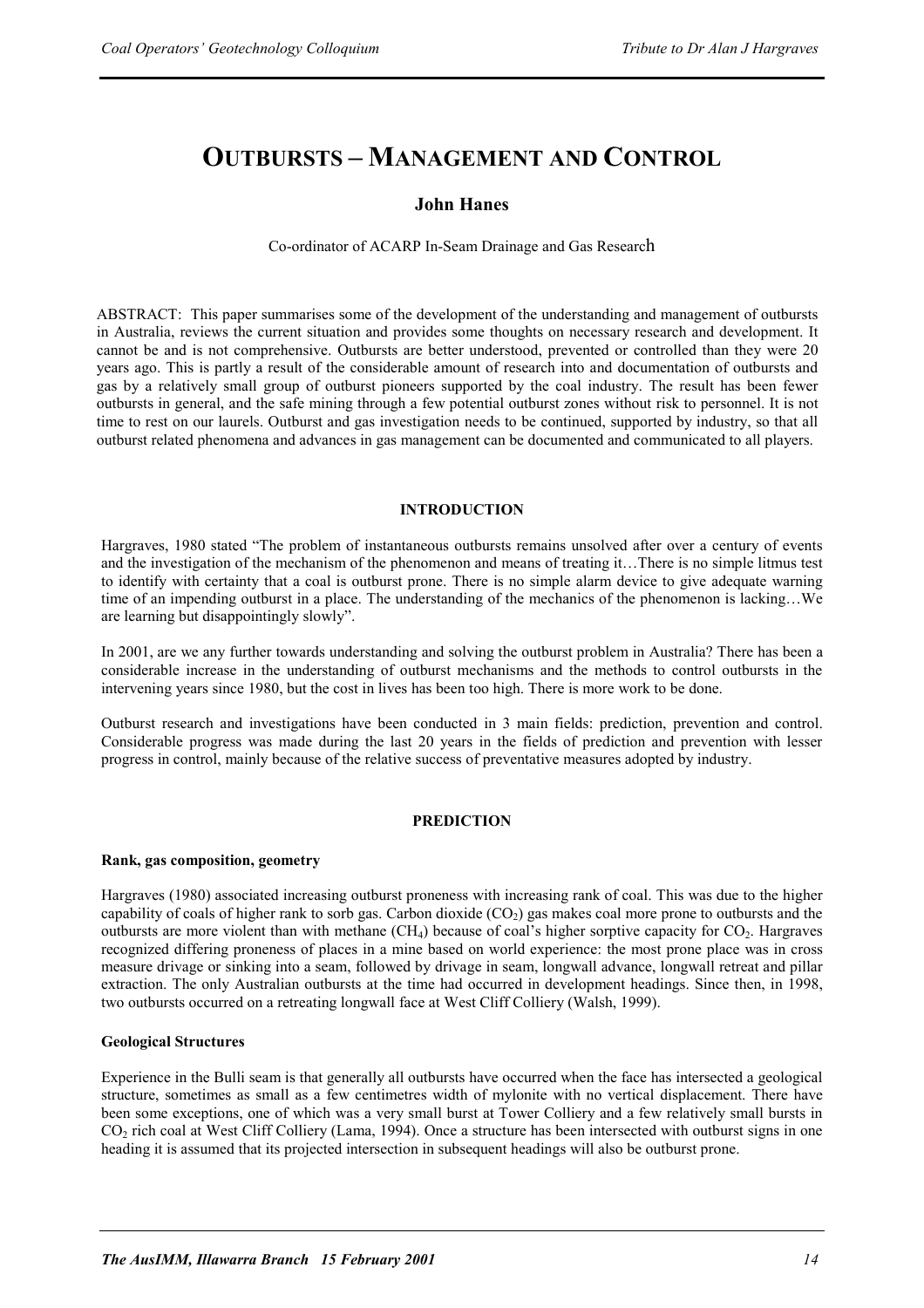Outbursts at Collinsville occurred on structures (Biggam and Robinson, 1980) but outbursts at Leichhardt generally occurred without the presence of any major unusual structure. The Gemini seam was very heavily anisotropically cleated which reduced its bulk strength. The fatal outburst of 1978 occurred from coal which was partly brecciated. The brecciation was associated with thrust faulting indicated ahead of the face by high-resolution surface seismic.

In some locations, structures can be identified when intersected by drilling. This was more the case when rotary drilling was conducted as often the bit bogged on structures. With downhole motor drilling, a vigilant driller is required to detect minor structures during drilling. There is currently no device used during drilling to recognize structures intersected. Two devices have been developed with ACARP funding that promise to allow detection of structures during drilling. BHP Research developed a computer monitor and sensors which were fitted to a ProRam rotary drill rig to record changes in drilling parameters such as RPM, rod feed pressure, penetration rate, water inflow and outflow (Danell, 1999). Underground trials showed that minor structures could be identified during drilling and an outburst occurred on one identified structure during subsequent mining. Although this rig has been available to the industry for at least two years, it has sat idle. Sigra are developing a geosteering tool which incorporates a bit torque and thrust monitor for use behind a downhole motor. Laboratory trials have shown that the sensors can detect minor changes in the strength of the materials being drilled (Gray, 1997).

Although there has been some dalliance with other predictive tools such as microseismic and detection of radon gas, they have not been advanced to usable technology status for outburst prediction.

#### **Gas pressure and gas content**

Gas pressure measurements are useful indicators of the potential for outburst. Lama, 1983 stated that the safe gas pressure at a distance of 5 m of the face was 0.6 MPa. Wood and Hanes (1982) provided detailed seam gas pressures for outburst prone and benign coal at Leichhardt Colliery. Fig. 1 summarises the relationship found between gas pressure, gas content and outburst proneness. In one location which had outburst on shotfiring, a gas pressure of 2 MPa was subsequently recorded at a depth of 2 m into the face in a hole drilled perpendicular to the cleat. Lama (1983) described gas pressure measurements at West Cliff Colliery.



**Fig. 1 After Wood and Hanes, 1982**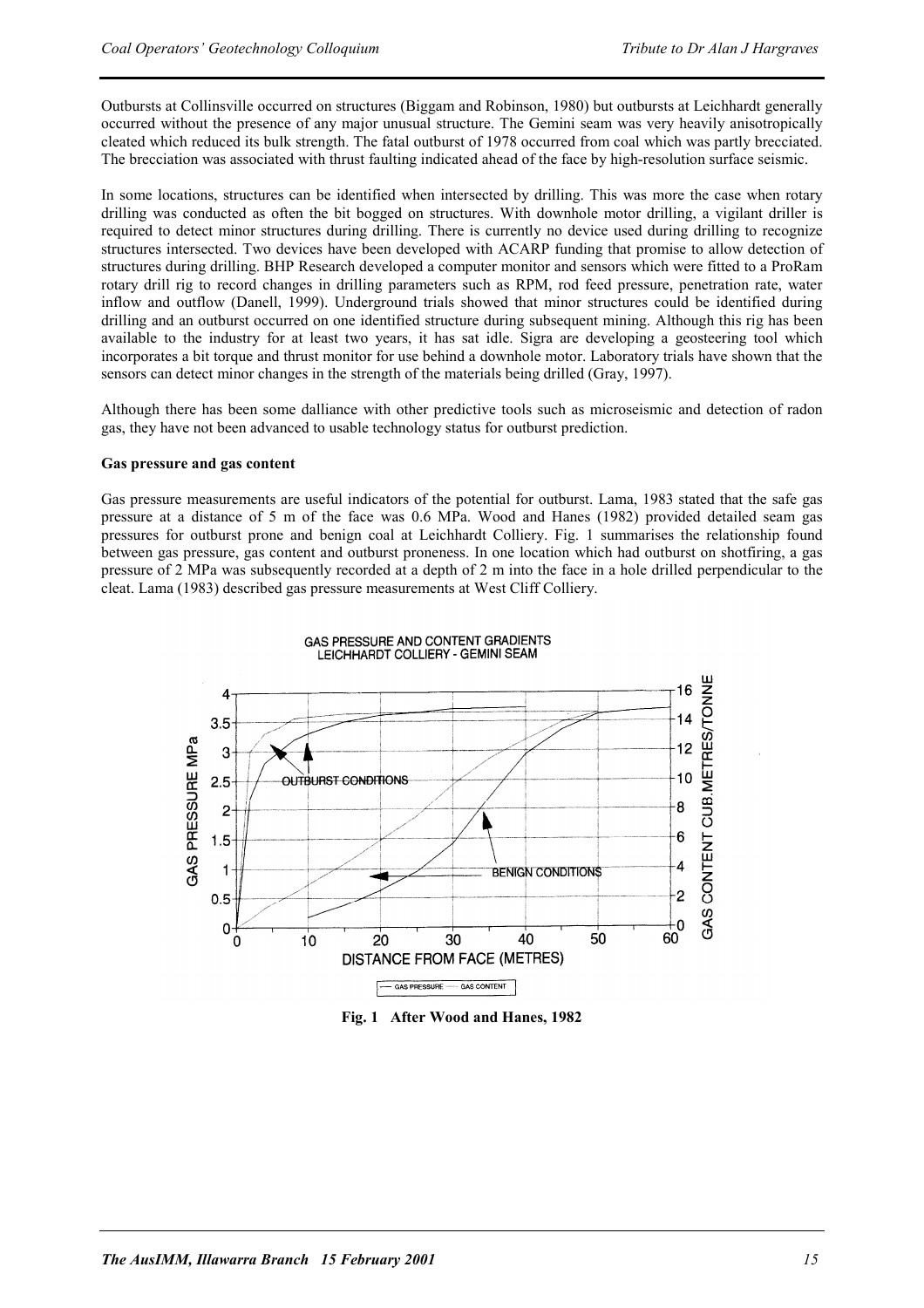His early gas investigations lead Hargraves (1965) to develop his gas emission meter to measure an index of gassiness. This was a relatively simple device which had a container for sized coal cuttings taken from a standard length (2 m) hole in the face. The gas emitted by the cuttings pushed a slug of mercury or glycol along a clear plastic tube. The amount of gas emitted during a standard time (6 minutes) was recorded as the gassiness index. The index was used successfully at Metropolitan Colliery to identify when an outburst was imminent. The meter was also used at Collinsville (Biggam and Robinson, 1980) and Leichhardt (Moore and Hanes, 1980) Collieries. At Leichhardt Colliery, the emission meter showed a positive change from very low index numbers with benign coal to very high (1.8 cc/g) numbers with outburst prone coal (Wood and Hanes, 1982). The meter required dry coal for accuracy and outburst prone coal at Leichhardt Colliery was typically wet. The use of the emission meter was frowned upon at the time because it required a delay to mining while a hole was drilled in the face and the index recorded, and the procedure was prone to abuse. However, this author has no doubts that the emission meter, when intelligently used can provide useful information about outburst proneness for little effort and expense.

In the late 1970's the USBM technique for gas content measurement was applied in Australia. In this method, coal core samples were sealed in a canister and the emitted gas was bled off into an inverted, water filled measuring cylinder. A plot of the initial desorbed volume against the square root of time in minutes allowed a back projection to estimate the amount of gas lost from the time the sample was removed from any hydrostatic pressure in the sampling environment to the time sorption volume measurement commenced. In some cases, after completion of desorption, the coal was crushed and the residual gas volume was measured. Different coals displayed different desorption characteristics, e.g. it could take 2 months to desorb a core sample of Bulli seam whereas the Gemini seam totally desorbed in a day or two. Residual gas in the Gemini seam was minimal, whereas some samples of Bulli seam have been reported to contain up to 50% of the total gas a residual after desorption. To speed up the desorption process, measurement of desorption during crushing of the sample was introduced. This introduced some problems which were investigated by ACARP Project C6023 (Saghafi and Williams 1998) which found interlaboratory differences of up to 20% of the total reported gas content. ACARP Project C8024 is investigating these differences in an attempt to improve the reliability of desorption testing.

Lama (1995) reported on his extensive work to determine safe working gas content thresholds for the Bulli seam. He stated "The proposed threshold values based upon total gas content using coal sampling from underground are 9.4  $m<sup>3</sup>/t$  for methane and 6.4  $m<sup>3</sup>/t$  for carbon dioxide under conditions when mining close to geological structures and high rate advance (25m/day). These threshold values can be raised to 12 m<sup>3</sup>/t for methane and 10 m<sup>3</sup>/t for carbon dioxide when it is known that no geological structures are present within 5m of the excavation during development of headings in virgin areas. The suggested threshold values present outburst coefficients for the Bulli seam that are safer when compared with those used in many overseas countries". These coefficients were conservatively adopted by most of the Australian mining industry as a basis for safe mining.

Sigra developed a device, under ACARP funding (Project number C3072) (Gray, 1997) to allow drilling of in-seam drainage holes while maintaining pressure within the borehole above desorption pressure. This device can be easily adapted to any drill rig and has an attachment for sampling undesorbed drill cuttings. Its use will allow rapid determination of gas content or gas pressure of cuttings and will greatly assist gas investigations and outburst management. It also promises saving of time and costs associated with routine desorption testing. The device has been ready for field testing for some time, but no colliery has offered to test it.

Williams (2000) modified the gas content threshold approach of Lama to incorporate his desorption rate index. He believes that in an outburst, once the restraining coal barrier fails or is breached, then desorption rate becomes a key factor, and it is here that the more rapid desorption of  $CO<sub>2</sub>$  over  $CH<sub>4</sub>$  takes over. GeoGAS's Desorption Rate Index provides a different approach to setting outburst thresholds according to inherent differences in desorption rate of the subject coal compared to the benchmark coals (Appin, West Cliff Metropolitan Bulli Seam). For different coal seams and regions, the threshold 900 DRI is reached for quite contrasting gas contents (Fig. 2).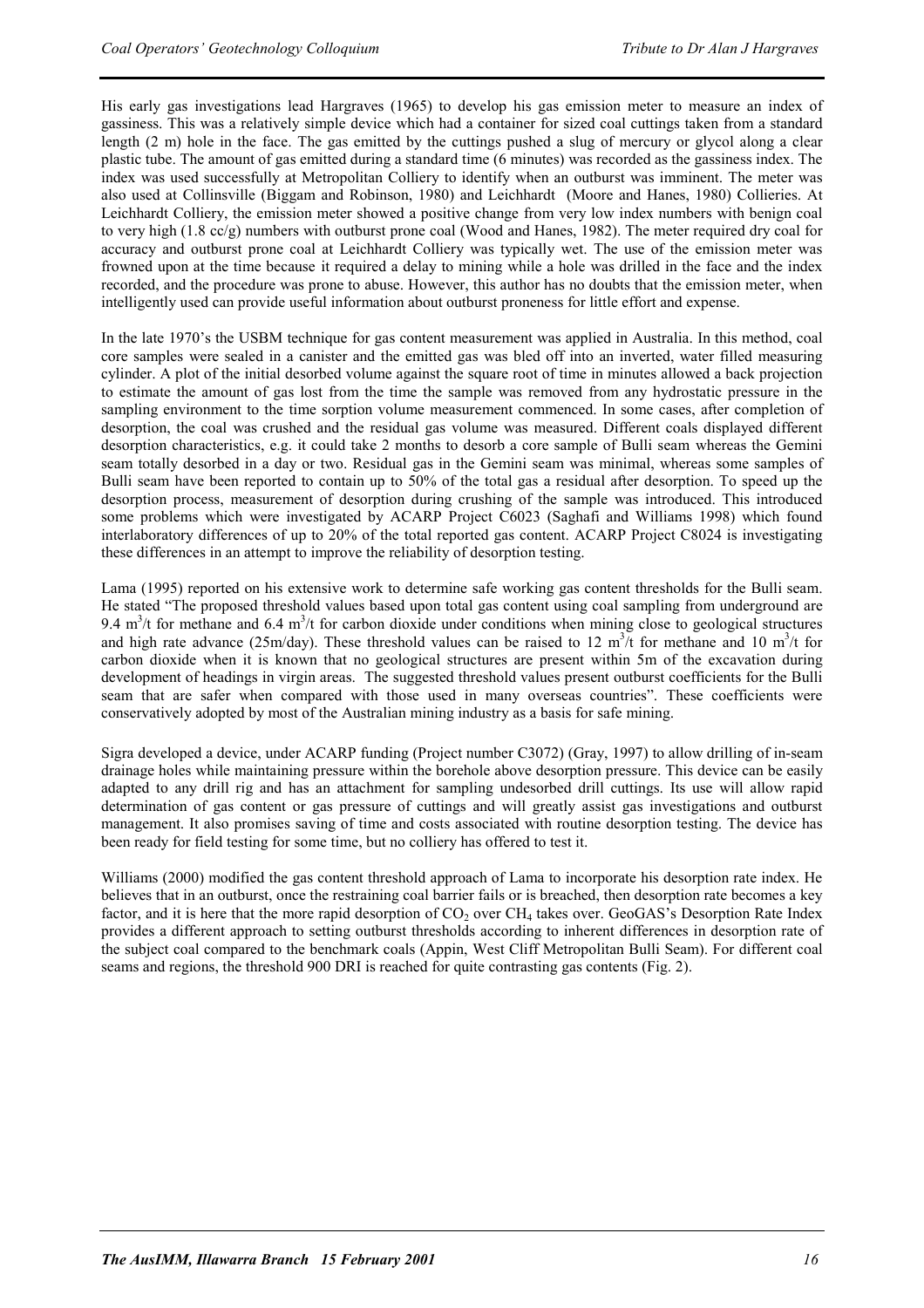

**Fig. 2 After Williams, 2000** 

Mathematical modelling of gas data incorporating geological structure and anisotropy permeability data is now becoming available to help in the understanding of outburst mechanisms and gas management. ACARP Project C9023, Numerical Modelling of Outburst Mechanisms and the Role of Mixed Gas Desorption, conducted by Choi and Wold, is an extension of work completed in ACARP Project C6024. Current ACARP Project C9023, Numerical Modelling of Outburst Mechanisms and the Role of Mixed Gas Desorption is an extension of work completed in ACARP Project C6024. The aim of the new project is to be able to predict the volume of coal and gas that may be involved in an outburst. The likelihood and the consequence are both important considerations in risk analyses. Outbursts can be considered to be caused by the interaction between fluid pressure and rock deformation, leading to the failure of the rock while enough energy is still trapped in sufficient volume of free gas under high enough pressure to cause an outburst. The latter (gas pressure) is related to the gas content (used in the threshold) and gas drainage prior to mining. The modelling requires input of reliable field measurements of gas pressure, rock stress etc.

#### **PREVENTION**

Hargraves (1980) summarised outburst preventative measures under the following categories:

- Mining method and geometry avoidance of seam entries, use of longwall advance, and avoidance of leaving coal in the roof;
- Seam destressing The use of large diameter holes and high pressure water infusion; and
- Seam gas pre-drainage.

#### **Mining method and geometry**

Australian coal mining appears locked into bord and pillar or longwall mining. Advancing longwall has not been favoured.

#### **Seam destressing**

Hargraves and others tested the drilling of large diameter holes into the face to reduce stress and gas concentrations at Metropolitan, Corrimal, Leichhardt and Collinsville Collieries. Hargraves (1983) reported that at Corrimal Colliery, drilling of 300mm diameter holes through structured coal was accompanied by stress release manifestations. Advance holes were drilled until drilling no longer produced stress release manifestations. He reported that "sometimes during the boring of routine advance relaxation holes of 300mm diameter and length up to 80m (using scrolls for cutting return) at Metropolitan Colliery some stress manifestations occurred, at least collapse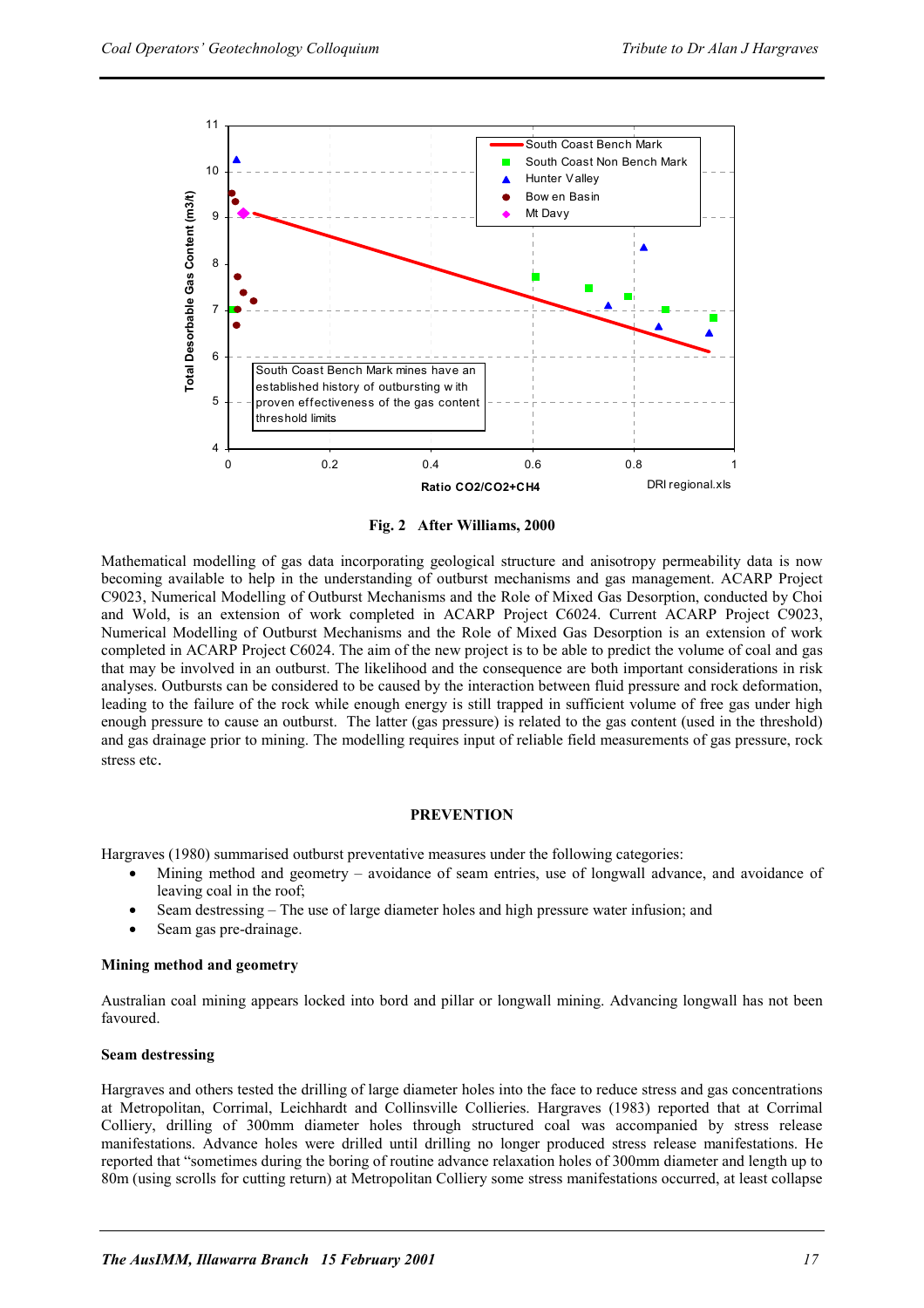of the hole as with Corrimal…but perhaps a minor outburst in the hole with surges of gas emission from the hole. Further advance of the bit would stall the drill and the operators learned to continue rotation without feed until cuttings return ceased before restoring feed to the drill". He reported also "the effective diameter of de-stressing holes has been determined by progressive increase of diameter until the cuttings produced exceeded the volume of the hole".

At Leichhardt Colliery, 300mm diameter holes were tried with little apparent success. There was no obvious deformation of the holes and no obvious gas emission from the holes, but bumping noises were reported during drilling. The drilling of 100mm holes in a pattern of two rows of five holes each around 28m long was adopted for outburst prevention. The holes were drilled on a back shift and mining usually commenced the following day. Numerous outbursts occurred in predrilled coal. Where mining closely followed drilling, outbursts typically occurred. Long standing times after drilling reduced the frequency and size of outbursts. This was reported by Wood and Hanes (1982) summarising events leading up to the fatal outburst of December 1978. "In A North Intakes, the heading in which the major 500t outburst of 1/12178 occurred, 100mm relief holes produced a positive effect. The face was drilled in June 1978 with ten 100mm holes each about 28m long and left to stand until 7th November. The advance of the section covered by the holes was under good conditions and rate of advance increased. Mining induced cleavage was absent until near the end of the holes and the ribs tended to spall rather than be 'hard', i.e. pick marks over their full height. Near the end of the holes the ribs 'hardened' and some mining induced cleavage occurred. A further five holes were then drilled and mining recommenced. Three bursts occurred in the following three days with drivage over 12 m. The bursts ranged in size from 50t to 500t. It is concluded that the holes, drilled and allowed to stand for four months were successful in preventing outbursts and in minimising outburst related strain".

 Lama (1983) described the effectiveness of large diameter advance holes to drain a fault at West Cliff Colliery in 1976. Three 100mm diameter holes were drilled in each of 4 headings to intersect a mylonite zone. "Violent ejections of pulverized coal occurred at intervals of almost every 10 minutes in the initial stages and continued for almost 24 hours with the material thrown out to a distance of 20m…Further driving of the heading after an elapse of 140 hours produced no violent outbursts…".

Ward (1980) described the use of pulsed infusion shotfiring as an outburst prevention technique. Three holes, each 6m long were drilled in the face, infused with water and shotfired. He reported, "With the introduction of pulsed infusion shotfiring, the need for multi-entry development panels was reduced due to the quicker degassing and destressing effect on the coal. Working conditions were improved also as roadways could be driven better on line and productivity increased due to lesser man hours used than in boring large holes and less time was lost in flitting machines".

#### **Seam gas predrainage**

Hargraves (1980) wrote "To prevent a gas phenomenon in the course of mining, it is necessary to degas the zone to be mined sufficiently to reduce the gas content below the content for proneness. Outbursting coals are almost invariably high rank which involves high sorptive capacity and low permeability, making degassing of virgin coal more difficult".

A full-scale drainage program was commenced at West Cliff Colliery in 1980 (Lama, 1983). Kelly (1983) described the effectiveness of pre-drainage commenced at Appin Colliery in 1981. All holes were drilled with a Kempe U4-450 rotary drill rig; 50 % drainage was achieved after 60 days, 70% after 100 days and 90% after 240 days drainage.

In-seam predrainage of the gas is routinely successfully applied at Appin, Tower, West Cliff and Tahmoor Collieries in the Illawarra, at Dartbrook Colliery in the Hunter Valley and at Cental, Southern and North Goonyella Collieries in Central Queensland. It has dramatically reduced the number of outbursts in the Illawarra collieries, but learning has come at a price.

Predrainage was initially conducted with rotary drilling. In 1993, the industry drilled 300 km of rotary drilling and 160 km of guided drilling. In 2000, around 300 km of guided drilling and 50km of rotary drilling are conducted. It was accepted that rotary-drilled holes deviated from their initial trajectory, but it was assumed that they deviated consistently to align sub-parallel to the dominant cleat. Following a fatal outburst in 1994 from a face at West Cliff Colliery which was "protected" by 4 rotary holes, many rotary-drilled holes at the various mines were surveyed and found to be very inconsistent in deviation. Rotary drilling was rapidly dropped as a means of gas drainage ahead of development panels in outburst-prone coal in the Illawarra. Lama and Bodziony (1996) stated that the outburst occurred in coal with 18 m<sup>3</sup>/t mainly (98%)  $CO<sub>2</sub>$ . The outburst occurred on a strike-slip fault which had been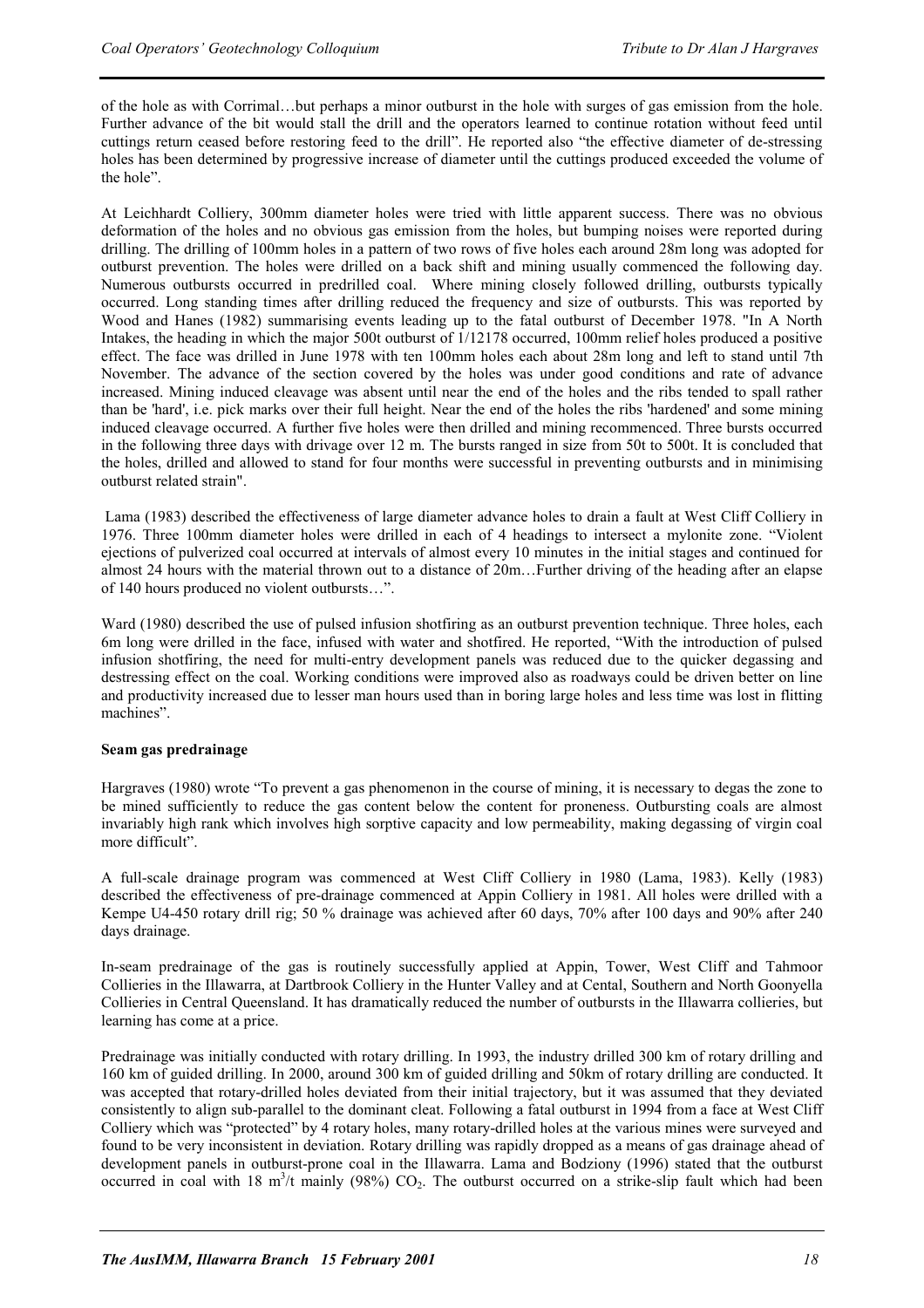previously intersected in another heading 45m away without incident. Four gas drainage holes were rotary drilled from the face 60m outbye the eventual outburst site. Each of the holes had deviated to the left and at the outburst site, they were on the left rib line, one above another. The strike-slip fault zone, projected from the previous heading, was intersected safely on the left rib, but the deputy implemented outburst-mining procedures and removed all personnel from the face except the miner driver who was in an enclosed cab. An unexpected second strike-slip fault occurred inbye the first and when cutting recommenced on the right hand side of the face, about 200t of coal was ejected. The miner driver was killed. Lama and Bodziony (1996) state "This outburst resulted in development of comprehensive outburst management procedures which form the basis of mining of the Bulli seam".

Since the 1994 fatality, essentially all drilling for gas drainage in the major gassy mines of New South Wales and Queensland has been conducted using downhole motor and survey tools so that the locations of the holes are known within the accepted accuracy envelope of long hole drilling. Test cores are taken, usually in the "worst possible" location" with respect to gas contents, to test drainage effectiveness prior to mining.

Predrainage has, in general, nearly eliminated the threat of outbursts in today's collieries. The exceptions are represented by Tahmoor, Appin, West Cliff, Metropolitan and North Goonyella Collieries (to date) in poorly defined zones of low permeability. These zones, in some cases adjacent to geological structures and in other cases, best represented by Tahmoor Colliery, with little to no association with geological structure. In some cases, they can be drilled, but refuse to give up their gas. In other cases, such as at Tower Colliery, where they cannot be drilled, they become a drilling equipment graveyard. ACARP are funding a research project in 2001 to try to understand the nature of these low permeability zones.

#### **CONTROL**

Control of outbursts has mainly centred on controlling the time at which an outburst will occur so that no personnel are endangered during the outburst. Hargraves (1980) described the primary control method as "by inducer shotfiring, devised by Marsault in France in 1892. It involves a simultaneous round of shots to advance the entire heading face. by over-boring, over-charging and firing from a safe or remote distance… The number of inducements is significantly greater than the number of outbursts which would occur spontaneously".

Simultaneous shotfiring was used at Leichhardt Colliery in 1974 to induce outbursts during drivage of around a couple of hundred metres. The drivage was in an area that experienced daily outbursts when driven by continuous miner (without predrainage). Ward (1980) described the use of mining by full-face shotfiring with millisecond delay detonators for roadway development at Metropolitan Colliery. He stated that many outbursts were induced. Phillips, 2000 reported that in recent work at Metropolitan Colliery, virgin gas content is 13  $m<sup>3</sup>/t$  and in one area, the gas content remained at virgin level even after considerable drainage time. There was no obvious structural cause for the low permeability. The area was mined by grunching in 1998. Grunching in recent times has not induced any outbursts at Metropolitan. Shotfiring or grunching was also used at Tahmoor Colliery in 2000 to mine an impermeable zone which could not be drained to below the gas threshold for safe mining (Wynn, 2000).

Wynn and Case (1995) described the application of an ABM20 miner to remote mining of hazardous coal. They stated "Essentially all that was required was a flameproof video camera, a flameproof video monitor, a communications system to link the two and a system to link the radio control to the miner…". A suspected fault was previously mined in the left hand heading using the encapsulated 12CM miner and outburst mining procedures. As suspected, a significant outburst occurred on the fault. The miner driver was adequately protected by the system but clearly of the opinion that it was not an experience he would knowingly go through again…The ABM was then advanced in the right hand heading towards the fault….Normal outburst rates of 2m/shift were achieved. When the fault was reached and the machine started to cut up through it, a major  $(80t +)$  outburst occurred. This was witnessed on the monitor by the crew in the fresh air base. We believe this was the world's first televised outburst". ACARP Project C3035 developed a separately ventilated control room for use in mining of hazardous zones.

Benson (2000) provided information on the successful mining of a gassy impermeable zone at Tower Colliery by remote mining. Tower Colliery experienced an outburst on Saturday morning 9/12/00 whilst remote mining in MG19. The event occurred on a thrust fault inbye of the dyke which had been mined through. The gas content was 13m<sup>3</sup>/t. "An outburst occurred in a controlled environment. No person was in the area at the time and no injuries were sustained and all correct procedures were followed. Remote mining was in progress in the maingate 19 panel B heading. This obligated the coal cutting to be performed from a remote operating station (ROS) located approximately 275m outbye the face area. No operators were allowed inbye this remote operating station or in the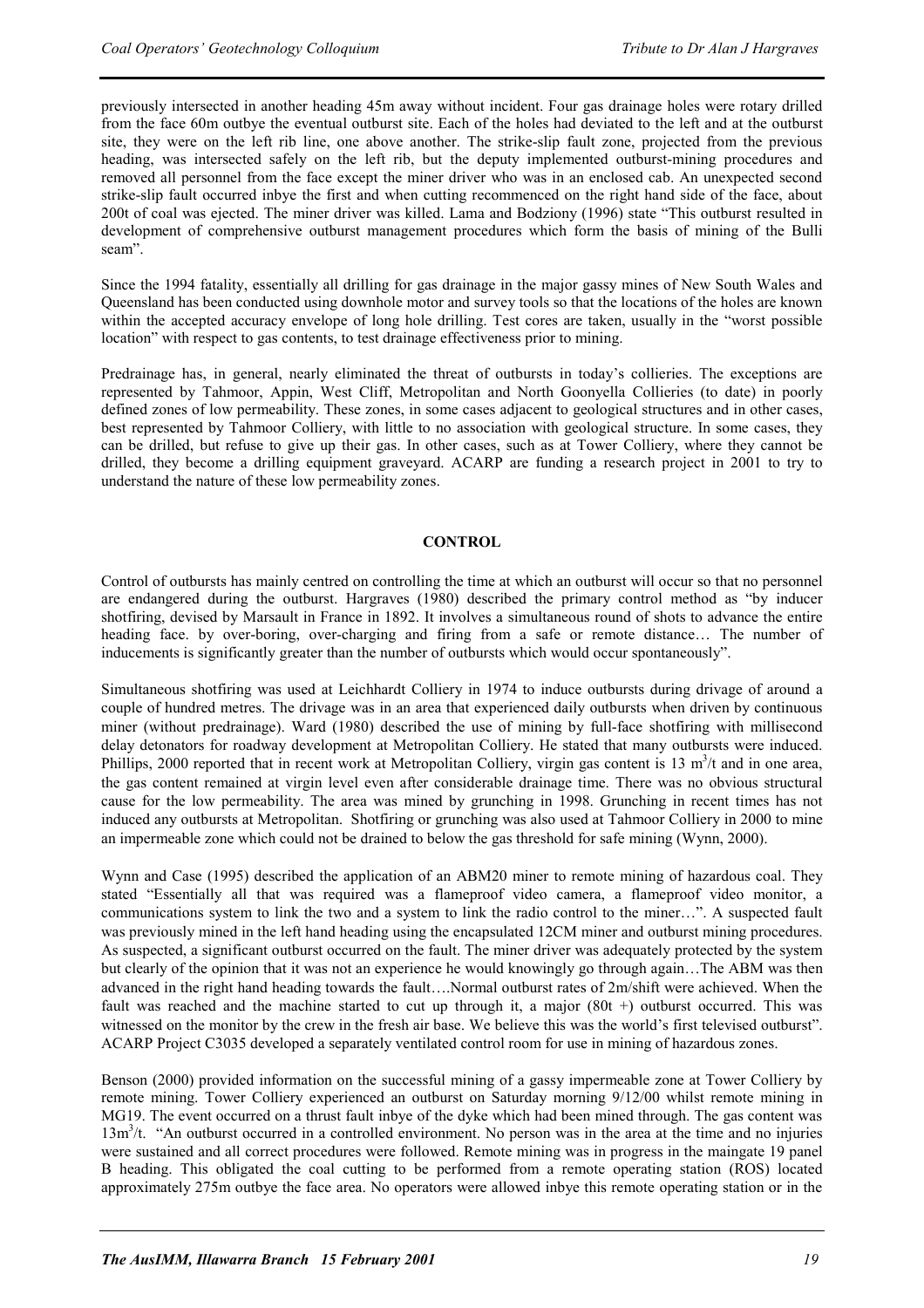return airway whilst the cutting process was in progress. The area the outburst occurred was inbye of a 1m dyke and the coal was in virgin gas state due to an inability to drill and drain the methane below the  $9m<sup>3</sup>/t$  threshold level. The procedure developed for this process was being followed strictly. The procedure was developed as an outcome of an extensive risk analysis process. The miner operator during the shift experienced two power losses at the miner due to gas tripping off the miner. No significant signs were observed during the face inspections, carried out by both the deputy and miner driver, after the first power loss. When the face was inspected after the second power loss, the deputy observed a cavity in the right hand side on the corner of the face and rib".

#### **CONCLUSIONS**

Hargraves (1980) stated "The tendency to regard the maximum size of previous outbursts as the maximum size of future outbursts is an attitude fraught with danger…even outbursts regarded as small may involve hazards seemingly out of proportion to their size". At Leichhardt Colliery, most outbursts induced by the continuous miner produced 1 to around 50t of coal. There was a tendency to think of these outbursts as the norm. The fatal outburst was 500t. There have been tendencies in the industry in the past and presently to refuse to recognize the early signs as outburst-related phenomena. Many names have been used to describe these phenomena including "dynamic gas phenomena, puffers, blowers, etc". The early signs should be recognized as warnings and thorough investigations of virgin gas content and pressure should be conducted in conditions as conducive to outbursting as possible. The occurrences of outburst related phenomena and their investigations should be thoroughly documented, and preferably published to increase communication on outbursts throughout the industry. Without documentation, much valuable information is lost. There is also a need to involve researchers and industry consultants in the investigation and documentation of outbursts and gas phenomena to maintain some continuity in the development of outburst knowledge. In recent years, the industry has lost the active participation of two great outburst researchers, Dr Alan Hargraves and Dr Ripu Lama, who advanced the understanding of outbursts in Australia to new levels. Their publications represent a great legacy to the industry, but unless their examples of promoting outburst research and knowledge are followed, more outbursts will occur when not expected.

Fatalities from outbursts seem to have occurred when the industry thought it had outbursts under control. Each fatality has spurred the industry to improve outburst management and control. This learning cycle has to be broken. The industry cannot afford to lose more lives because it thinks outbursts are under control. There is a need to continually review and update the understanding of outburst mechanisms and to question safety procedures regarding outburst management. How do we know that the gas has been uniformly drained from the coal surrounding the entire length of a drainage hole? In branched holes, how do we know that all branches have drained effectively? Can we be certain that a drainage hole has not crossed an impermeable zone which has not drained? What causes impermeable zones? Can all personnel recognize when mining or geological conditions change from normal? There are many other questions which remain unanswered and there are probably questions not asked.

Understanding of outbursts and development of technology to investigate and prevent outbursts advanced during the second half of the  $20<sup>th</sup>$  Century and must continue to advance during the  $21<sup>st</sup>$  Century.

#### **REFERENCES**

Benson, D, 2000. Tower Colliery, *notes of ACARP in-seam drilling and gas meeting,* November, 2000 (Ed: J Hanes).

Biggam, F B, Robinson, B, 1980. Outbursts at Collinsville – a case study, in *Proceedings The Occurrence, Prediction and Control of Outbursts in Coal Mines,* pp 41-62 (The Australasian Institute of Mining and Metallurgy: Melbourne).

Danell, R E, 1999. In-seam drill monitoring system, ACARP Project C6029, Final Report.

Gray, I, 1997. Development of a torque, thrust and RPM sensor, ACARP Project C 3073, Final Report.

Gray, I, 1998. Borehole pressurisation system, ACARP Project C3072, Final Report.

Hargraves, A J, 1965. Instantaneous outbursts of coal and gas in Australia, in *Proceedings Eighth Commonwealth Min Metall Cong, vol 6,* pp871-885.